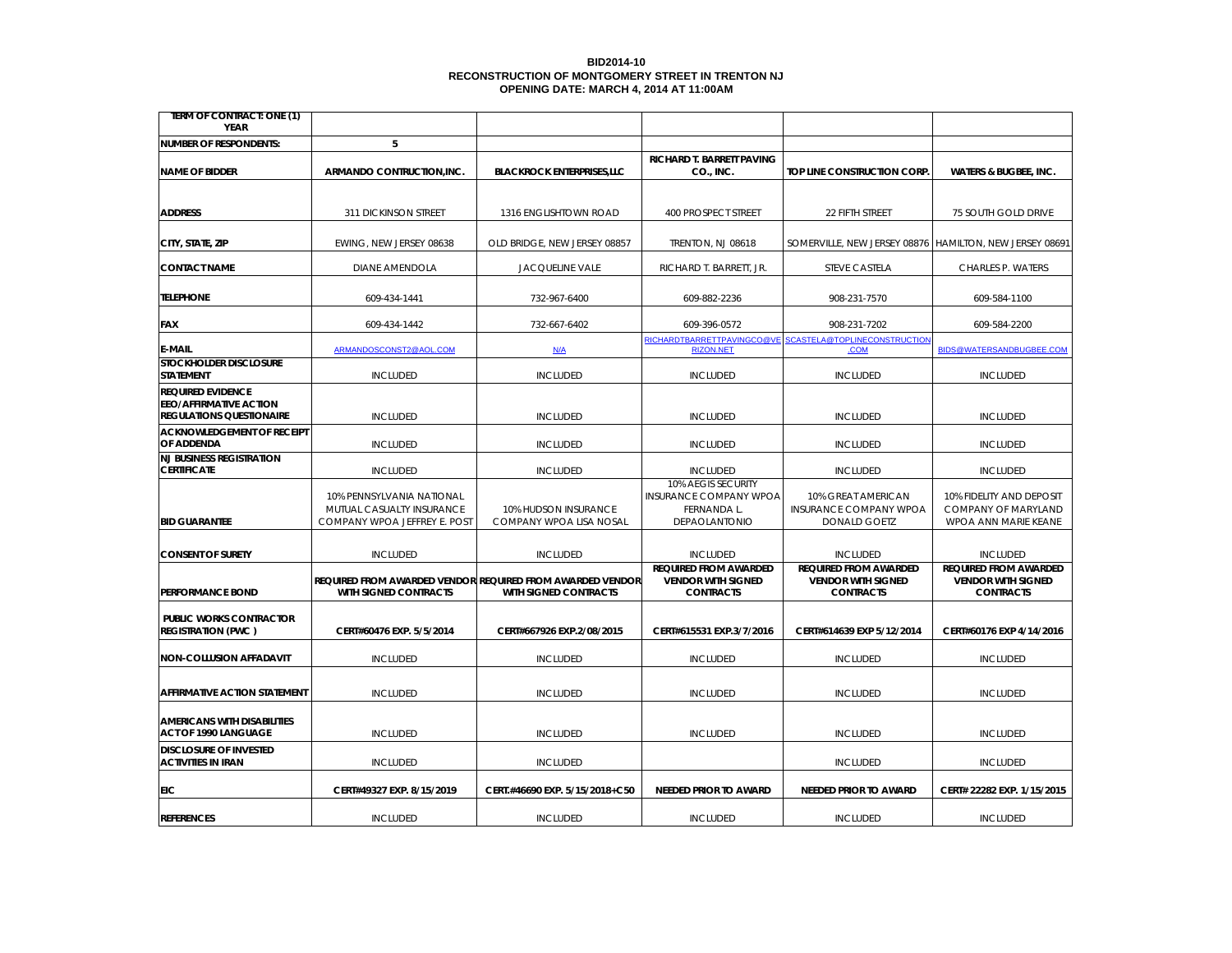### **BID2014-10 RECONSTRUCTION OF MONTGOMERY STREET IN TRENTON NJ OPENING DATE: MARCH 4, 2014 AT 11:00AM**

| <b>EQUIPMENT CERTIFICATION</b>     | <b>INCLUDED</b>                                                                                                                    | <b>INCLUDED</b>                                                                                                  | <b>INCLUDED</b>                                                                             | <b>INCLUDED</b>                                                                            | <b>INCLUDED</b>                                                                            |
|------------------------------------|------------------------------------------------------------------------------------------------------------------------------------|------------------------------------------------------------------------------------------------------------------|---------------------------------------------------------------------------------------------|--------------------------------------------------------------------------------------------|--------------------------------------------------------------------------------------------|
| <b>PREVAILING WAGE STATEMENT</b>   | <b>INCLUDED</b>                                                                                                                    | <b>INCLUDED</b>                                                                                                  | <b>INCLUDED</b>                                                                             | <b>INCLUDED</b>                                                                            | <b>INCLUDED</b>                                                                            |
| <b>SUBCONTRACTOR</b>               | YES - STRAIGHT EDGE STRIPING<br>LIMITED LIABILITY - BRC INCLUDED -<br>PWC CERT#653443 EXP. 9/27/2014<br>ESTIMATED VALUE \$7,000.00 | YES- STRAIGHT EDGE STRIPING - BRC<br>INCLUDED - PWC CERT#653443 EXP.<br>9/27/2014 ESTIMATED VALUE<br>\$20,230.00 | YES - VARIOUS JMG<br><b>CONCRETE &amp; TRAFFIC LINES -</b><br><b>BRC INCLUDED &amp; PWC</b> | YES - STRAIGHT EDGE STRIPIN -<br><b>BRC INCLUDED - PWC -</b><br>CERT#653443 EXP. 9/27/2014 | YES - MULTIPLE VENDORS FOR<br><b>SUB-CONTRACTING BRC</b><br><b>INCLUDED 7 PWC INCLUDED</b> |
| <b>60-DAY EXTENSION COMPLIANCE</b> | <b>YES</b>                                                                                                                         | <b>YES</b>                                                                                                       | <b>YES</b>                                                                                  | <b>YES</b>                                                                                 | <b>YES</b>                                                                                 |
| <b>EXCEPTIONS (IF ANY)</b>         | <b>NONE</b>                                                                                                                        | <b>NONE</b>                                                                                                      | <b>NONE</b>                                                                                 | <b>NONE</b>                                                                                | <b>NONE</b>                                                                                |
| <b>ICERTIFICATE OF INSURANCE</b>   | NEEDED PRIOR TO AWARD                                                                                                              | <b>NEEDED PRIOR TO AWARD</b>                                                                                     | NEEDED PRIOR TO AWARD                                                                       | <b>NEEDED PRIOR TO AWARD</b>                                                               | <b>NEEDED PRIOR TO AWARD</b>                                                               |
| <b>EMERGENCY SERVICES</b>          | <b>YES</b>                                                                                                                         | <b>YES</b>                                                                                                       | <b>YES</b>                                                                                  | <b>YES</b>                                                                                 | <b>YES</b>                                                                                 |
| W-9                                | N/A                                                                                                                                | N/A                                                                                                              | N/A                                                                                         | N/A                                                                                        | N/A                                                                                        |
| TOTAL AMOUNT FOR THE PROJECT       | \$454,936.00<br>SEE ATTACHED PRICING BREAK-<br><b>DOWN</b>                                                                         | \$682,279.95<br>SEE ATTACHED PRICING BREAK-<br><b>DOWN</b>                                                       | \$511,263.20<br>SEE ATTACHED PRICING BREAK-<br><b>DOWN</b>                                  | \$582,305.05<br>SEE ATTACHED PRICING BREAK-<br><b>DOWN</b>                                 | \$1,415,746.55<br><b>ISEE ATTACHED PRICING BREAK-</b><br><b>DOWN</b>                       |
| <b>FATAL FLAW</b>                  | <b>NONE</b>                                                                                                                        | <b>NONE</b>                                                                                                      | <b>NONE</b>                                                                                 | <b>NONE</b>                                                                                | NONE                                                                                       |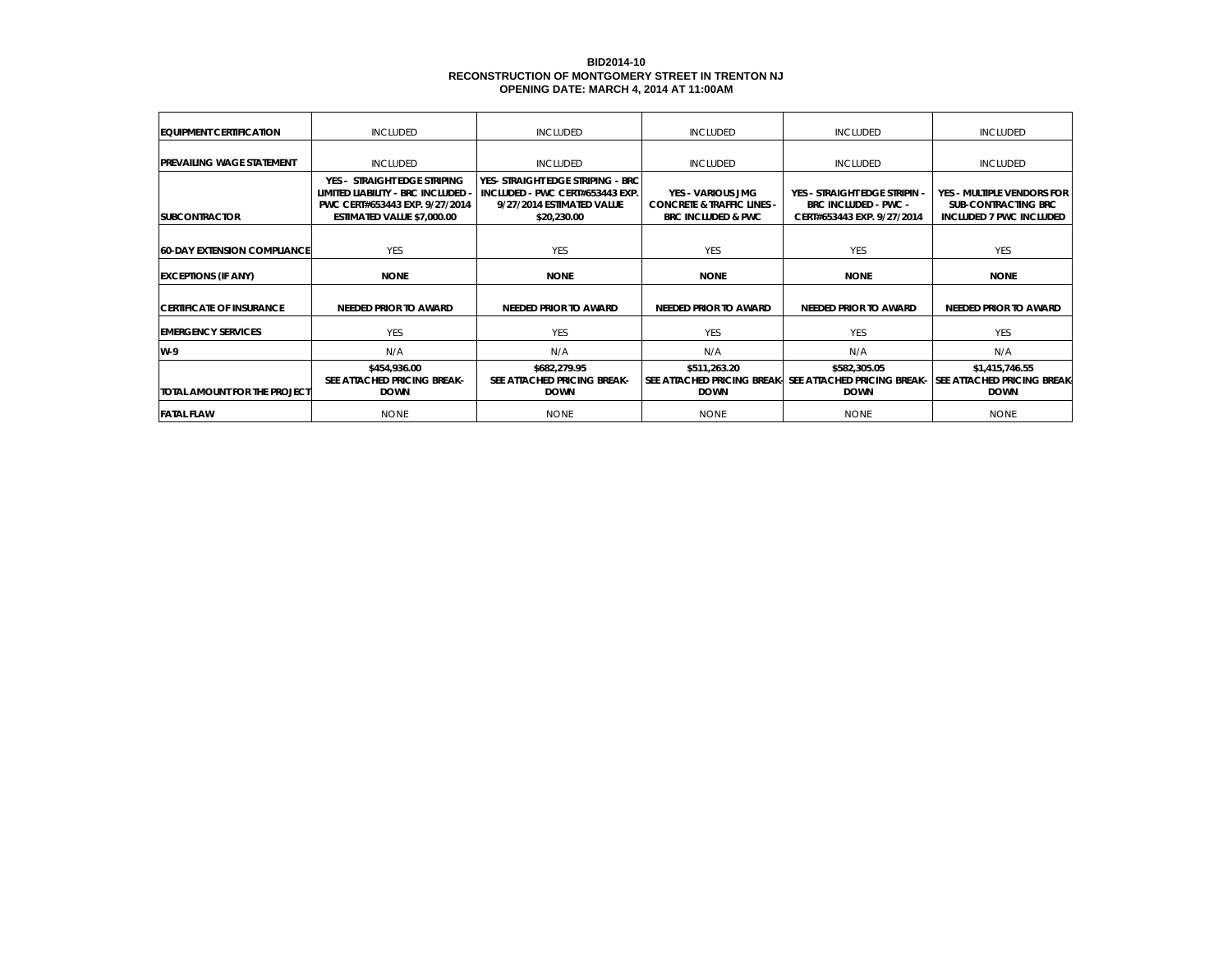The undersigned bidder declares that he/she has read the Notice to Bidders, Instructions to Bidders, Affidavits and Specifications attached, that he/she has determined the conditions affecting the bid agrees, if this proposal is accepted, to furnish and deliver the following:

| <b>ITEM</b>     | <b>DESCRIPTION</b>                                                                | TOTAL<br><b>QUANTITY</b> | <b>UNIT</b>   |                         | UNIT PRICE EXTENDED PRICE |
|-----------------|-----------------------------------------------------------------------------------|--------------------------|---------------|-------------------------|---------------------------|
| 1               | <b>BREAKAWAY BARRICADE</b>                                                        | 60                       | <b>UNIT</b>   | $10^{09}$               | $600^{o9}$                |
| $\overline{2}$  | <b>DRUM</b>                                                                       | 100                      | UNIT          | $10^{09}$               | $1,000$ 09                |
| 3               | <b>TRAFFIC CONE</b>                                                               | 100                      | UNIT          | $10^{02}$               | 1,00000                   |
| 4               | <b>CONSTRUCTION SIGNS</b>                                                         | 600                      | <b>SF</b>     | .502                    | $3,000$ <sup>02</sup>     |
| 5               | FLASHING ARROW BOARD, 2' X 4'                                                     | 2                        | UNIT          | $1,500^{92}$            | 3,00000                   |
| 6               | TEMPORARY TRAFFIC STRIPES, 4"                                                     | 10,000                   | LF            | 2°                      | 20,00000                  |
| 7               | <b>TRAFFIC DIRECTOR, FLAGGER</b>                                                  | 200                      | <b>HOUR</b>   | \$57.53                 | \$11,506.00               |
| 8               | <b>FUEL PRICE ADJUSTMENT</b>                                                      |                          | <b>DOLLAR</b> |                         | \$1,000.00                |
| 9               | ASPHALT PRICE ADJUSTMENT                                                          |                          | <b>DOLLAR</b> |                         | \$500.00                  |
| 10              | <b>CLEARING SITE</b>                                                              | $1 -$                    | LS.           | $10,000$ <sup>ost</sup> | $10,000$ <sup>09</sup>    |
| 11              | <b>DENSE-GRADED AGGREGATE</b><br><b>BASE COURSE, VARIABLE</b><br><b>THICKNESS</b> | 100                      | <b>CY</b>     | $28^{00}$               | 2,80000                   |
| 12 <sup>2</sup> | HMA MILLING, 3" OR LESS                                                           | 4,350                    | SY            | 250                     | 10,87509                  |
| 13              | HOT MIX ASPHALT PAVEMENT<br>REPAIR                                                | 3,930                    | <b>SY</b>     | 1800                    | $70,740^{09}$             |
| 14              | POLYMERIZED JOINT ADHESIVE                                                        | 3,500                    | <b>LF</b>     | 109                     | 3,500°9                   |
| 15 <sup>°</sup> | <b>TACK COAT</b>                                                                  | 650                      | GAL           | $5^{\circ}$             | $3,250^{00}$              |

BID 2014-10 RECONSTRUCTION OF MONTGOMERY STREET BETWEEN EAST FRONT ST. & PERRY ST.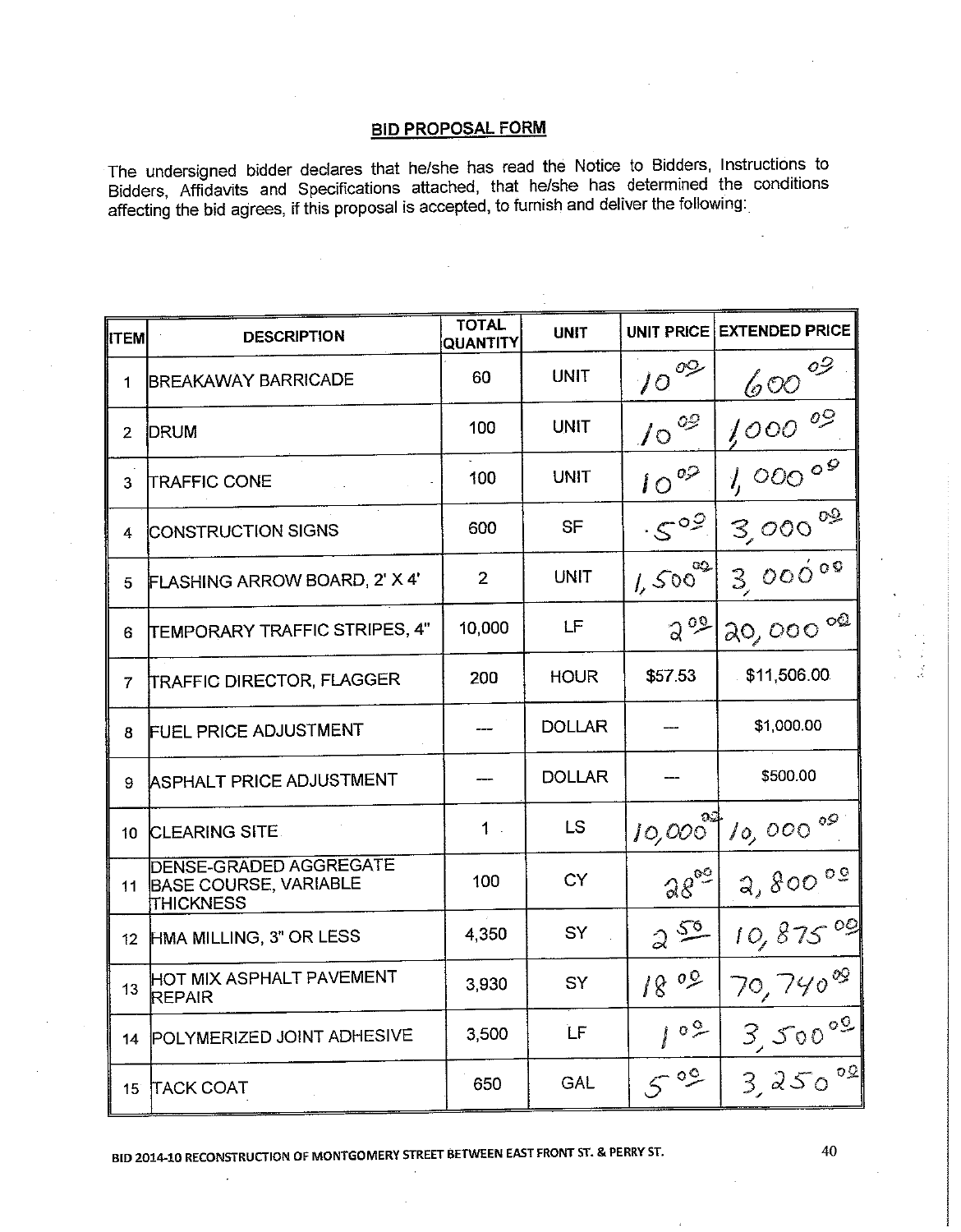| <b>ITEM</b> | <b>DESCRIPTION</b>                                              | <b>TOTAL</b><br>QUANTITY | <b>UNIT</b>     |                    | UNIT PRICE EXTENDED PRICE |
|-------------|-----------------------------------------------------------------|--------------------------|-----------------|--------------------|---------------------------|
| 16          | HOT MIX ASPHALT 9.5 M 64<br><b>SURFACE COURSE</b>               | 950                      | <b>TON</b>      | 90°9               | زان<br>85,500             |
| 17          | <b>RESET EXISTING CASTING</b>                                   | 6                        | UNIT            | $300^{\circ}$      | $1,800^{09}$              |
| 18          | SET INLET TYPE B, CASTING                                       | 20                       | UNIT            | $500^{00}$         | $10,000^{09}$             |
| 19          | <b>RESET WATER VALVE BOX</b>                                    | 20                       | UNIT            | $150^{09}$         | $3,000$ <sup>09</sup>     |
| 20          | <b>RESET MANHOLE, SANITARY</b><br>SEWER, USING EXISTING CASTING | 3                        | UNIT            | $250^\circ$        | $750^{09}$                |
| 21          | <b>RESET GAS VALVE BOX</b>                                      | 15                       | <b>UNIT</b>     | $25°^9$            | 375°9                     |
| 22          | RESET EXISTING CASTING,<br><b>MISCELLANEOUS UTILITY</b>         | 45                       | UNIT            | $100^{\circ 9}$    | $4,500^{00}$              |
| 23          | CONCRETE SIDEWALK, 4" THICK                                     | 2,200                    | SY              | $54^{09}$          | $\circ \circ$<br>118,800  |
| 24          | <b>HOT MIX ASPHALT DRIVEWAY, 6"</b><br><b>THICK</b>             | 30                       | SY <sup>2</sup> | $50^{\circ}$       | $1,500^{09}$              |
| 25          | CONCRETE DRIVEWAY,<br>REINFORCED, 6" THICK                      | 100                      | SY              | $72^{99}$          | $7,200$ <sup>09</sup>     |
| 26          | <b>DETECTABLE WARNING SURFACE</b>                               | 380                      | SF              | 25°9               | $9,500^{99}$              |
| 27          | 9" X 18" CONCRETE VERTICAL<br><b>CURB</b>                       | 2,020                    | LF              | $21^{09}$          | 42,42009                  |
| 28          | <b>RESET BRICK SIDEWALK</b>                                     | 300                      | SY              | 902                | $2,700^{29}$              |
| 29          | <b>TRAFFIC MARKINGS,</b><br>THERMOPLASTIC                       | 740                      | <b>SF</b>       | O G<br>6           | 4,44009                   |
| 30          | <b>TRAFFIC STRIPES,</b><br>THERMOPLASTIC 4"                     | 3,680                    | LF              | $\overline{\circ}$ | 3,680°                    |
| 31          | TRAFFIC STRIPES,<br>THERMOPLASTIC 8"                            | 1,840                    | LF              | ್ತಿ<br>$\alpha$    | 3,68000                   |
| 32          | <b>TRAFFIC STRIPES,</b><br>THERMOPLASTIC 24"                    | 340                      | LF              | 409                | 1,36000                   |
| 33          | <b>REMOVAL OF TRAFFIC STRIPES</b>                               | 1,000                    | `LF             | 109                | $1,000$ <sup>og</sup>     |
| 34          | <b>REMOVAL OF TRAFFIC MARKINGS</b>                              | 320                      | SF              | $\circ$<br>λ       | 96000                     |
| 35          | <b>REGULATORY AND WARNING SIGN</b>                              | 200                      | <b>SF</b>       | 4500               | 400000                    |

 $\ddot{\phantom{0}}$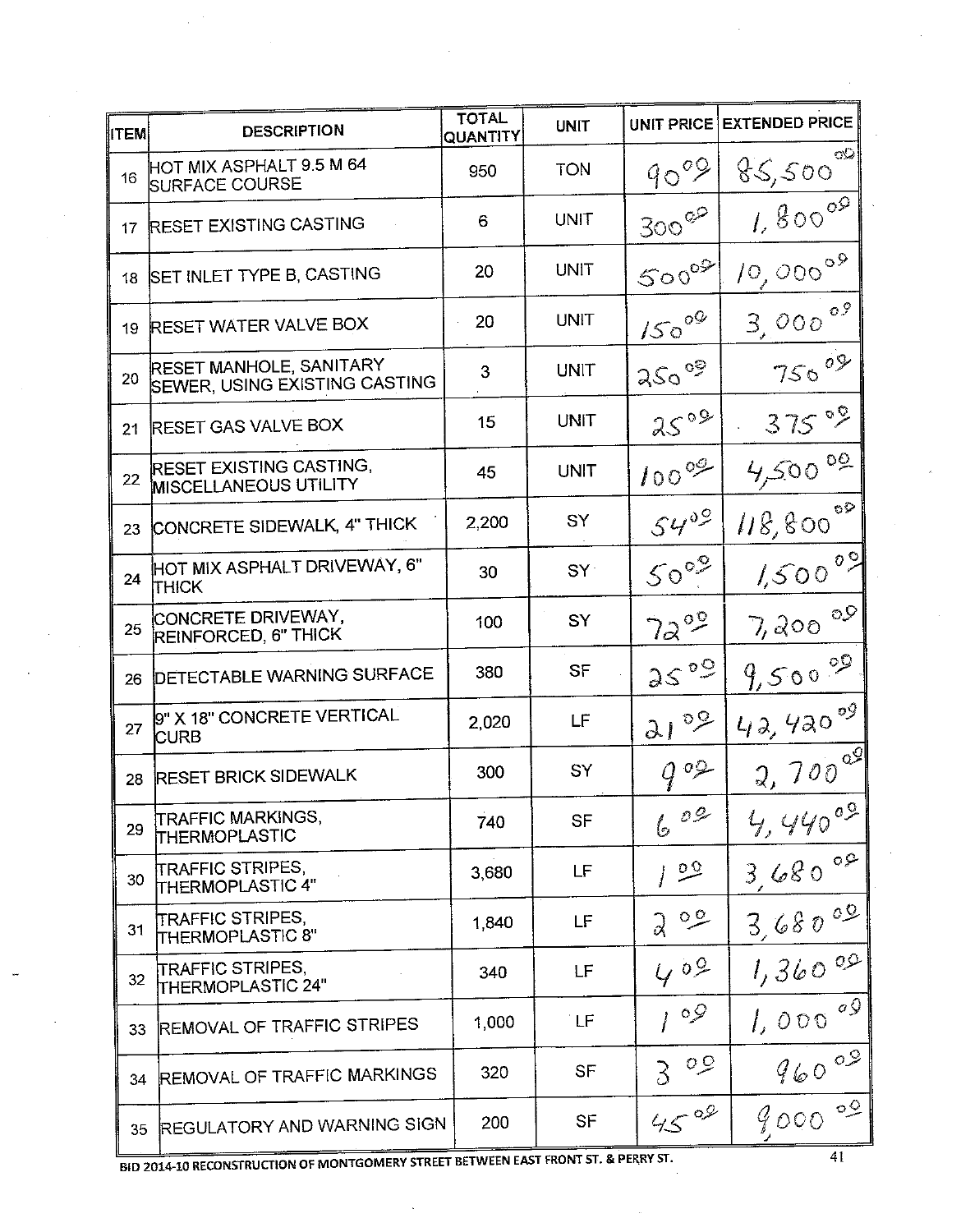| <b>IITEM</b> | <b>DESCRIPTION</b> | TOTAL<br><b>QUANTITY</b> | <b>UNIT</b>            | UNIT PRICE EXTENDED PRICE |
|--------------|--------------------|--------------------------|------------------------|---------------------------|
|              |                    |                          | <b>TOTAL BID PRICE</b> |                           |
|              |                    |                          |                        |                           |
|              | Tour Hundred Fifty |                          |                        | <i>Jallanshew</i>         |

ORIZED REPRESENTATIVE) **(ORIGINA** The undersigned is a corporation, Partnership or Individual under the laws of the State of  $h_{N\!L}$ having its principal office at  $0.111$ on Une <u>as Construc</u> COMPANY  $3\nu$  $\overline{M}$   $\overline{M}$ **ADDRESS** 630 **ADDRESS**  $360925$  $FED. ID#$ Unen Volo **NAME**  $604$ <u>- 434-7447</u> **TELEPHONE** 609 - 434 - 1442  $FAX$ amandesconta@ ad com **EMAIL**  $726.2014$ **DATE**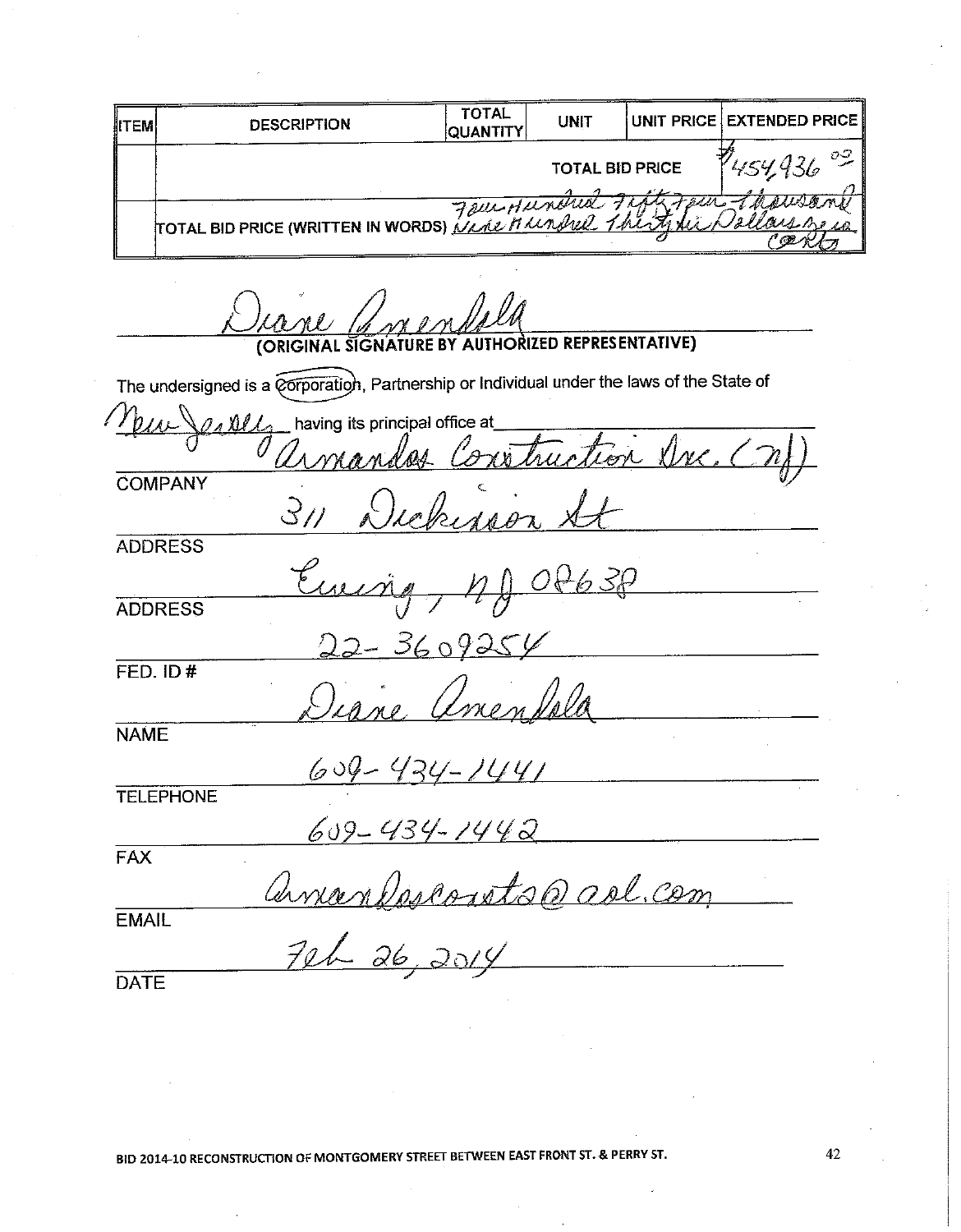The undersigned bidder declares that he/she has read the Notice to Bidders, Instructions to Bidders, Affidavits and Specifications attached, that he/she has determined the conditions affecting the bid agrees, if this proposal is accepted, to furnish and deliver the following:

| ∥ITEM          | <b>DESCRIPTION</b>                                                         | <b>TOTAL</b><br><b>QUANTITY</b> | <b>UNIT</b>   |          | UNIT PRICE EXTENDED PRICE  |
|----------------|----------------------------------------------------------------------------|---------------------------------|---------------|----------|----------------------------|
| $\mathbf{1}$   | <b>BREAKAWAY BARRICADE</b>                                                 | 60                              | <b>UNIT</b>   | 31.00    | 18 6O.OO                   |
| $\overline{2}$ | <b>DRUM</b>                                                                | 100                             | <b>UNIT</b>   | \$1.00   | \$100.00                   |
| $-3$           | <b>TRAFFIC CONE</b>                                                        | 100                             | <b>UNIT</b>   | \$15.00  | \$1,500.00                 |
| 4              | <b>CONSTRUCTION SIGNS</b>                                                  | 600                             | <b>SF</b>     | #15.00   | \$9,000.00                 |
| 5              | FLASHING ARROW BOARD, 2' X 4'                                              | $\overline{2}$                  | <b>UNIT</b>   | \$1.00   | $*200$                     |
| 6              | TEMPORARY TRAFFIC STRIPES, 4"                                              | 10,000                          | LF            | \$0.28   | \$2,800.00                 |
| $\overline{7}$ | TRAFFIC DIRECTOR, FLAGGER                                                  | 200                             | <b>HOUR</b>   | \$57.53  | \$11,506.00                |
| 8              | <b>FUEL PRICE ADJUSTMENT</b>                                               |                                 | <b>DOLLAR</b> |          | \$1,000.00                 |
| 9              | <b>ASPHALT PRICE ADJUSTMENT</b>                                            |                                 | <b>DOLLAR</b> |          | \$500.00                   |
| 10             | <b>CLEARING SITE</b>                                                       | $\mathbf{1}$                    | LS            |          | ক<br>102,760.001662,760.00 |
| 11             | DENSE-GRADED AGGREGATE<br><b>BASE COURSE, VARIABLE</b><br><b>THICKNESS</b> | 100                             | <b>CY</b>     | \$ 0.01  | #1.00                      |
| 12             | HMA MILLING, 3" OR LESS                                                    | 4,350                           | SY            | ■ 4.75   | \$20,662.50                |
| 13             | HOT MIX ASPHALT PAVEMENT<br><b>REPAIR</b>                                  | 3,930                           | SY            | \$ 44.00 | 16172,920.00               |
| 14             | POLYMERIZED JOINT ADHESIVE                                                 | 3,500                           | LF            | \$0.50   | \$1750.00                  |
| 15             | <b>TACK COAT</b>                                                           | 650                             | <b>GAL</b>    | \$5.00   | 163,250.00                 |

BID 2014-10 RECONSTRUCTION OF MONTGOMERY STREET BETWEEN EAST FRONT ST. & PERRY ST.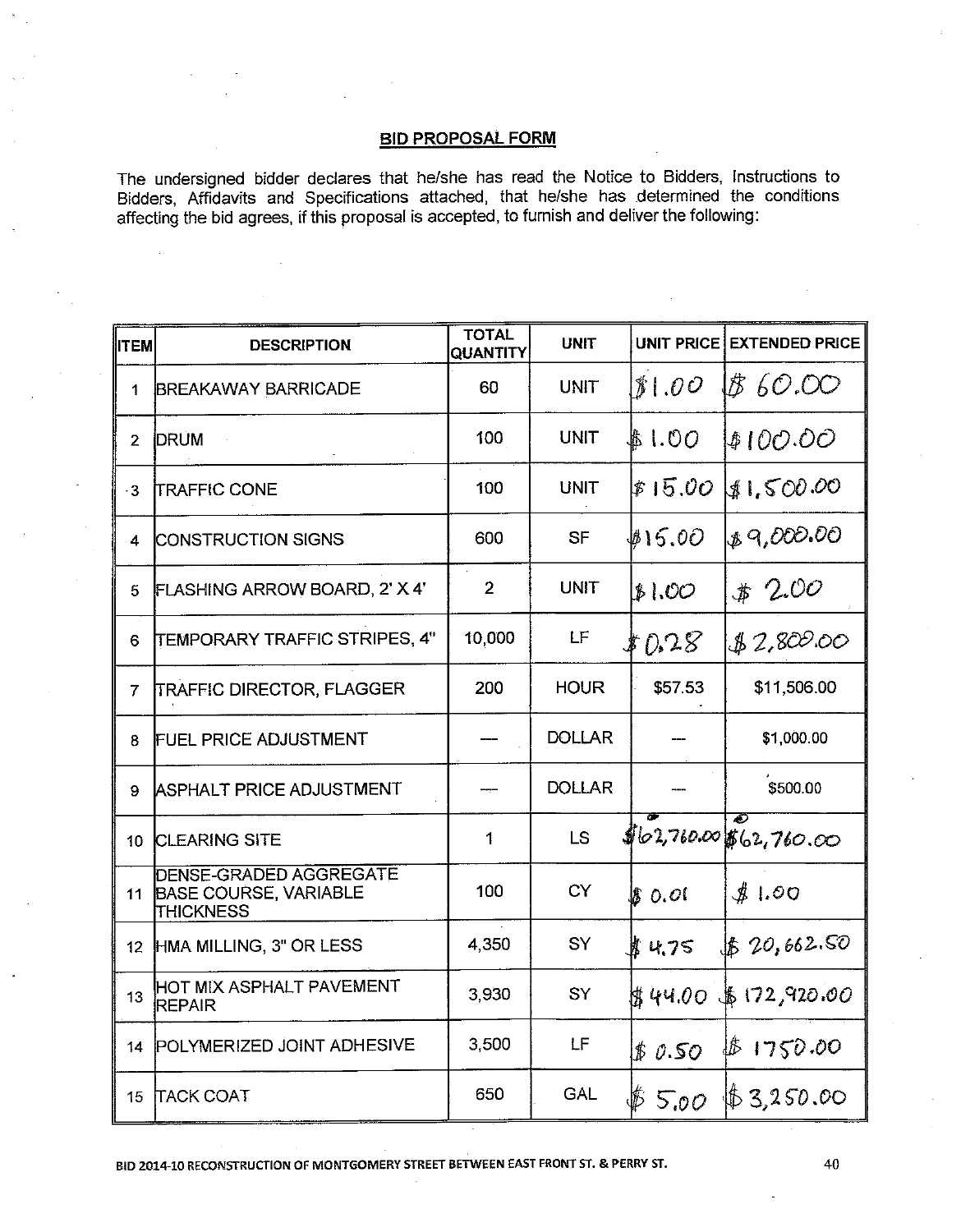| ∥ITEM | <b>DESCRIPTION</b>                                              | <b>TOTAL</b><br>QUANTITY | <b>UNIT</b> |                  | UNIT PRICE EXTENDED PRICE |
|-------|-----------------------------------------------------------------|--------------------------|-------------|------------------|---------------------------|
| 16    | HOT MIX ASPHALT 9.5 M 64<br><b>SURFACE COURSE</b>               | 950                      | <b>TON</b>  |                  | \$88.00\$\$83.600.00      |
| 17    | <b>RESET EXISTING CASTING</b>                                   | 6                        | <b>UNIT</b> |                  | \$325,00161,950.00        |
| 18    | <b>SET INLET TYPE B, CASTING</b>                                | 20                       | <b>UNIT</b> |                  | $\#1,144,001,22,880,00$   |
| 19    | <b>RESET WATER VALVE BOX</b>                                    | 20                       | <b>UNIT</b> | \$275.00         | 85.500.00                 |
| 20    | <b>RESET MANHOLE, SANITARY</b><br>SEWER, USING EXISTING CASTING | 3                        | UNIT        | \$400.00         | 81,200.00                 |
| 21    | <b>RESET GAS VALVE BOX</b>                                      | 15                       | <b>UNIT</b> |                  | \$200.00 \$3,000.00       |
| 22    | <b>RESET EXISTING CASTING,</b><br><b>MISCELLANEOUS UTILITY</b>  | -45                      | <b>UNIT</b> | $\n  B$ $\n  OA$ | 80.45                     |
| 23    | CONCRETE SIDEWALK, 4" THICK                                     | 2,200                    | SY          | $$78\,\infty$    | 171,600.00                |
| 24    | HOT MIX ASPHALT DRIVEWAY, 6"<br><b>Ітніск</b>                   | 30                       | SY          | \$40.00          | 51,20000                  |
| 25    | CONCRETE DRIVEWAY,<br>REINFORCED, 6" THICK                      | 100                      | SY          | \$ 85.50         | \$8,550.00                |
| 26    | <b>DETECTABLE WARNING SURFACE</b>                               | 380                      | <b>SF</b>   | 8 25.00          | 89,50000                  |
| 27    | 9" X 18" CONCRETE VERTICAL<br><b>CURB</b>                       | 2,020                    | LF          | \$1 30.00        | \$60,600.00               |
| 28    | <b>RESET BRICK SIDEWALK</b>                                     | 300                      | SY          | 815.00           | \$4,50000                 |
| 29    | <b>TRAFFIC MARKINGS,</b><br>ITHERMOPLASTIC                      | 740                      | SF          | $\n  g 6.00\n$   | 84440.00                  |
| 30    | ITRAFFIC STRIPES,<br>THERMOPLASTIC 4"                           | 3,680                    | $LF$ .      | $\n  B 0.60\n$   | \$2,208.00                |
| 31    | TRAFFIC STRIPES,<br><b>THERMOPLASTIC 8"</b>                     | 1,840                    | LF          | 81.25            | 82,500.00                 |
| 32    | TRAFFIC STRIPES,<br>THERMOPLASTIC 24"                           | 340                      | LF          | JS 4.00          | 1,360.00                  |
| 33    | <b>REMOVAL OF TRAFFIC STRIPES</b>                               | 1,000                    | LF          | \$ 1.00          | 1,000.00                  |
| 34    | <b>IREMOVAL OF TRAFFIC MARKINGS</b>                             | 320                      | <b>SF</b>   | \$4.00           | 81,280.00                 |
| 35    | <b>REGULATORY AND WARNING SIGN</b>                              | 200                      | <b>SF</b>   |                  | \$39.00 \$ 7,800.00       |

 $\sim$ 

 $\sim$ 

 $\ddot{\phantom{a}}$ 

BID 2014-10 RECONSTRUCTION OF MONTGOMERY STREET BETWEEN EAST FRONT ST. & PERRY ST.

 $\bar{\rm t}$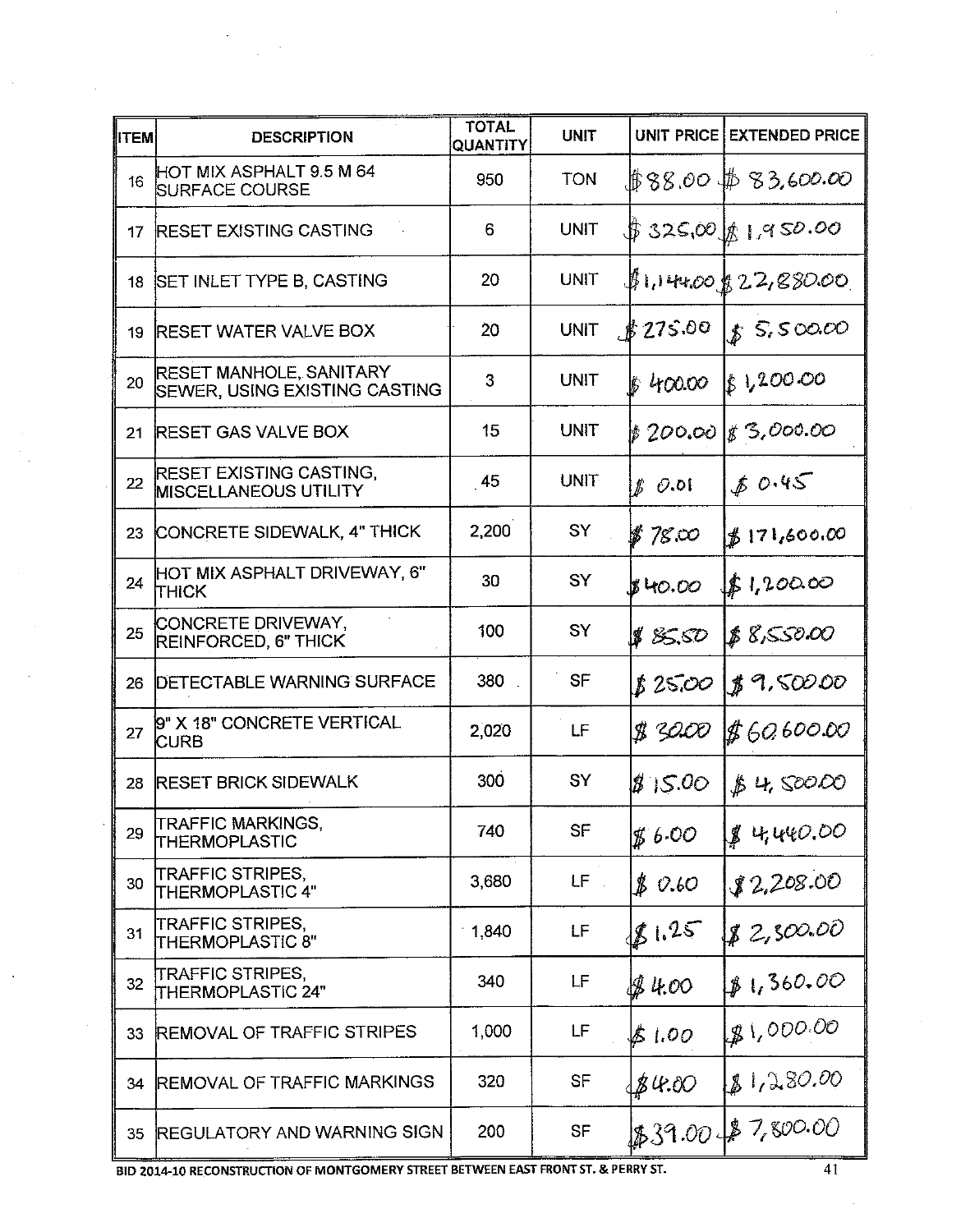| <b>IITEM</b> | <b>DESCRIPTION</b>                                                         | <b>TOTAL</b><br><b>QUANTITY</b> | <b>UNIT</b>            | UNIT PRICE EXTENDED PRICE         |
|--------------|----------------------------------------------------------------------------|---------------------------------|------------------------|-----------------------------------|
|              |                                                                            |                                 | <b>TOTAL BID PRICE</b> | \$692,279.95]                     |
|              | TOTAL BID PRICE (WRITTEN IN WORDS) & Hundred Eight TWD Mousand Twp Hundred |                                 |                        | Nme Dollars and Ninety Five Cents |

| facquetine                                                                                      |  |
|-------------------------------------------------------------------------------------------------|--|
| (ORIGINAL SIGNATURE BY AUTHORIZED REPRESENTATIVE)                                               |  |
| The undersigned is a Corporation, Partnership or Individual under the laws of the State of      |  |
| New Jersey having its principal office at 1316 $\epsilon$ n glish town Road Old Bridge NS 08857 |  |
| <b>Black Rock Enterprises LLC</b>                                                               |  |
| <b>COMPANY</b>                                                                                  |  |
| 1316 Englishtown Road Old Bridge NJ 08857                                                       |  |
| <b>ADDRESS</b>                                                                                  |  |
| $26 - 2873994$                                                                                  |  |
| FED. ID#                                                                                        |  |
|                                                                                                 |  |
| <u>Jacqueline Vale</u><br>132-961-6400<br><b>NAME</b>                                           |  |
| <b>TELEPHONE</b>                                                                                |  |
| $732 - 967 - 6402$                                                                              |  |
| <b>FAX</b>                                                                                      |  |
| <b>EMAIL</b><br>$3 - 4 - 14$                                                                    |  |
| <b>DATE</b>                                                                                     |  |

 $42\,$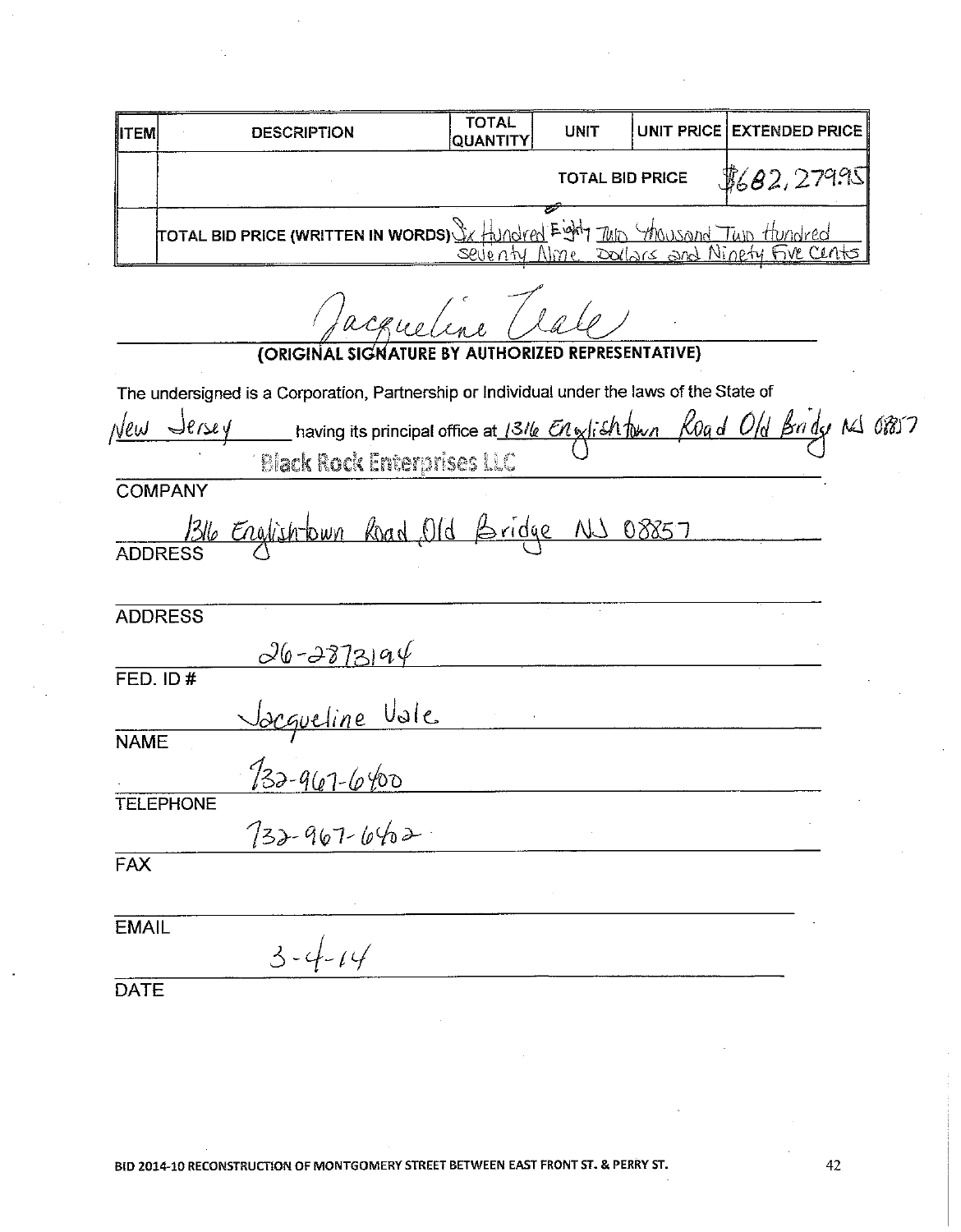The undersigned bidder declares that he/she has read the Notice to Bidders, Instructions to Bidders, Affidavits and Specifications attached, that he/she has determined the conditions affecting the bid agrees, if this proposal is accepted, to furnish and deliver the following:

| ∥ιτ∈м∣          | <b>DESCRIPTION</b>                                                  | <b>TOTAL</b><br>QUANTITY | <b>UNIT</b>   |          | UNIT PRICE EXTENDED PRICE |
|-----------------|---------------------------------------------------------------------|--------------------------|---------------|----------|---------------------------|
| 1               | <b>BREAKAWAY BARRICADE</b>                                          | 60                       | <b>UNIT</b>   | 1.00     | 60.00                     |
| 2               | <b>IDRUM</b>                                                        | 100                      | <b>UNIT</b>   | 1.00     | 100.00                    |
| 3               | <b>TRAFFIC CONE</b>                                                 | 100                      | <b>UNIT</b>   | 1.00     | 100.00                    |
| 4               | CONSTRUCTION SIGNS                                                  | 600                      | <b>SF</b>     | 3.00     | 1800.00                   |
| 5               | FLASHING ARROW BOARD, 2' X 4'                                       | $\overline{2}$           | <b>UNIT</b>   | 200.00   | 400.00                    |
| 6               | <b>TEMPORARY TRAFFIC STRIPES, 4"</b>                                | 10,000                   | ίF            | .01      | 100.00                    |
| 7               | <b>TRAFFIC DIRECTOR, FLAGGER</b>                                    | 200                      | <b>HOUR</b>   | \$57.53  | \$11,506.00               |
| 8               | <b>FUEL PRICE ADJUSTMENT</b>                                        |                          | <b>DOLLAR</b> | $-$      | \$1,000.00                |
| 9.              | ASPHALT PRICE ADJUSTMENT                                            |                          | <b>DOLLAR</b> |          | \$500.00                  |
| 10              | <b>CLEARING SITE</b>                                                | 1                        | LS.           | 99,915.0 | 99,915.00                 |
| 11              | <b>DENSE-GRADED AGGREGATE</b><br>BASE COURSE, VARIABLE<br>THICKNESS | 100                      | CY            | 10.60    | 1000, 00                  |
| 12 <sup>2</sup> | HMA MILLING, 3" OR LESS                                             | 4,350                    | SY            | 2.50     | 10,875.00                 |
| 13              | HOT MIX ASPHALT PAVEMENT<br>REPAIR                                  | 3,930                    | SY            | 20.00    | 78,600.00                 |
| 14              | POLYMERIZED JOINT ADHESIVE                                          | 3,500                    | LF            | .10      | 350.00                    |
|                 | 15 TACK COAT                                                        | 650                      | GAL           | 2.00     | 1300.00                   |

BID 2014-10 RECONSTRUCTION OF MONTGOMERY STREET BETWEEN EAST FRONT ST. & PERRY ST.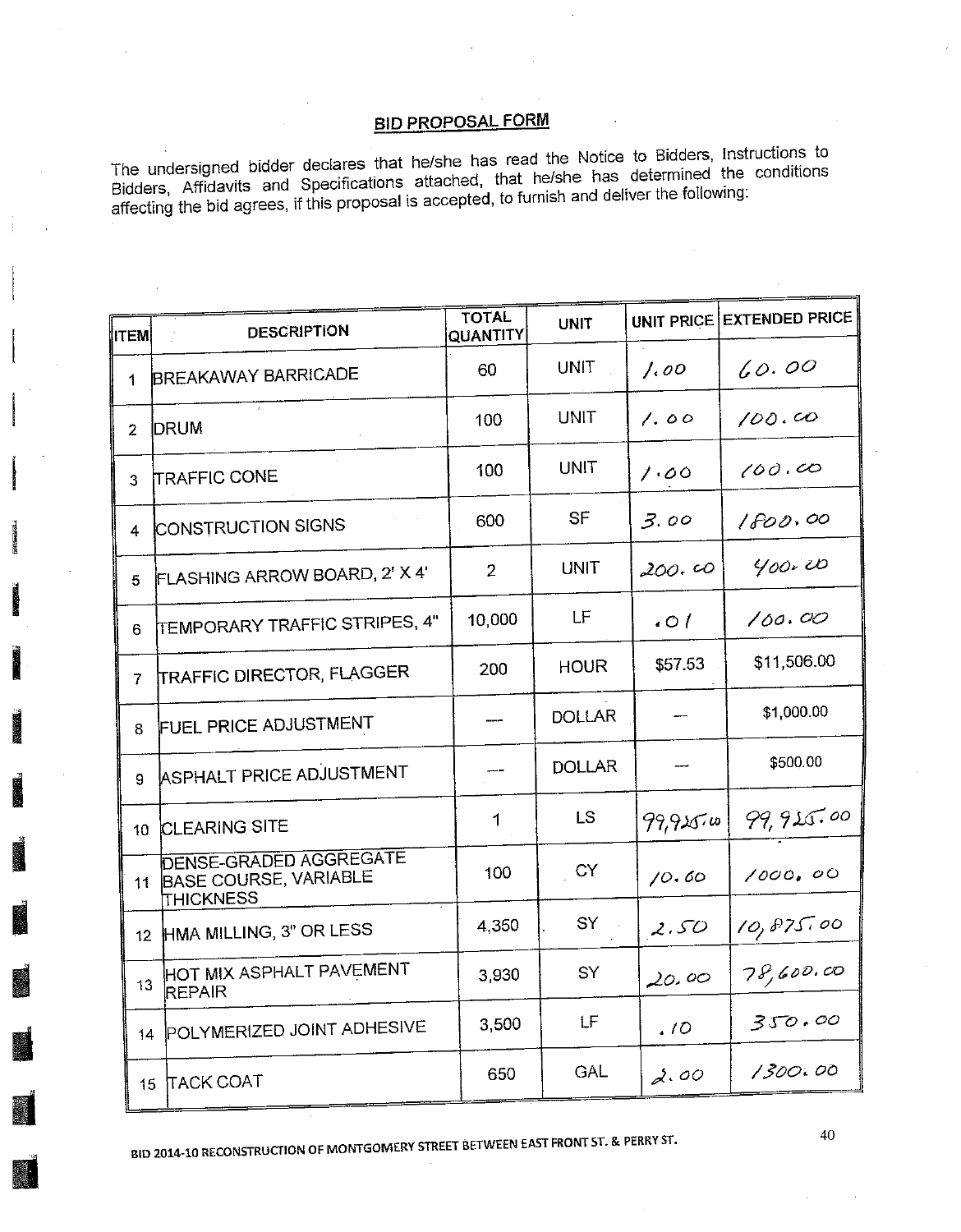| <b>ITEM</b>     | <b>DESCRIPTION</b>                                                     | <b>TOTAL</b><br>QUANTITY | <b>UNIT</b> | UNIT PRICE | <b>EXTENDED PRICE</b> |
|-----------------|------------------------------------------------------------------------|--------------------------|-------------|------------|-----------------------|
| 16              | HOT MIX ASPHALT 9.5 M 64<br><b>SURFACE COURSE</b>                      | 950                      | <b>TON</b>  | $Po.$ Yo   | 76,380.00             |
| 17 <sup>2</sup> | <b>RESET EXISTING CASTING</b>                                          | 6                        | UNIT        | 100.00     | 600.00                |
| 18              | SET INLET TYPE B, CASTING                                              | 20                       | UNIT        | 1095.00    | 21,900.00             |
| 19              | <b>RESET WATER VALVE BOX</b>                                           | 20                       | UNIT        | 100.00     | 2000.00               |
| 20              | <b>RESET MANHOLE, SANITARY</b><br><b>SEWER, USING EXISTING CASTING</b> | 3                        | UNIT        | 100.00     | 300.00                |
| 21              | <b>RESET GAS VALVE BOX</b>                                             | 15                       | UNIT        | 100.00     | 1500.00               |
| 22              | RESET EXISTING CASTING,<br><b>MISCELLANEOUS UTILITY</b>                | 45                       | <b>UNIT</b> | 100.00     | 4500.00               |
|                 | 23 CONCRETE SIDEWALK, 4" THICK                                         | 2,200                    | SY          | 51.00      | 1/2,200.00            |
| 24              | HOT MIX ASPHALT DRIVEWAY, 6"<br>Ітніск                                 | 30                       | SY          | 35.00      | 1050.00               |
| 25              | CONCRETE DRIVEWAY.<br>REINFORCED, 6" THICK                             | 100                      | SY          | 59.00      | 5900.00               |
| 26              | <b>DETECTABLE WARNING SURFACE</b>                                      | 380                      | SF          | 42.00      | 15,960.00             |
| 27              | 9" X 18" CONCRETE VERTICAL<br><b>CURB</b>                              | 2,020                    | LF.         | 20.50      | 41,410,00             |
| 28              | <b>RESET BRICK SIDEWALK</b>                                            | 300                      | SY          | 10.00      | 3000.00               |
| 29              | <b>TRAFFIC MARKINGS,</b><br>THERMOPLASTIC                              | 740                      | <b>SF</b>   | 6.00       | 4440.00               |
| 30              | TRAFFIC STRIPES,<br><b>THERMOPLASTIC 4"</b>                            | 3,680                    | LF          | . 60       | 220800                |
| 31              | <b>TRAFFIC STRIPES,</b><br>THERMOPLASTIC 8"                            | 1,840                    | LF          | . 88       | 1564.00               |
| 32              | <b>TRAFFIC STRIPES,</b><br>THERMOPLASTIC 24"                           | 340                      | LF          | 3.30       | 1122.00               |
| 33              | REMOVAL OF TRAFFIC STRIPES                                             | 1,000                    | LF          | $\cdot$ 01 | $\sqrt{0.00}$         |
| 34              | <b>REMOVAL OF TRAFFIC MARKINGS</b>                                     | 320                      | SF          | .0/        | 3.20                  |
| 35              | <b>REGULATORY AND WARNING SIGN</b>                                     | 200                      | <b>SF</b>   | 38.00      | 7600.00               |

 $\overline{a}$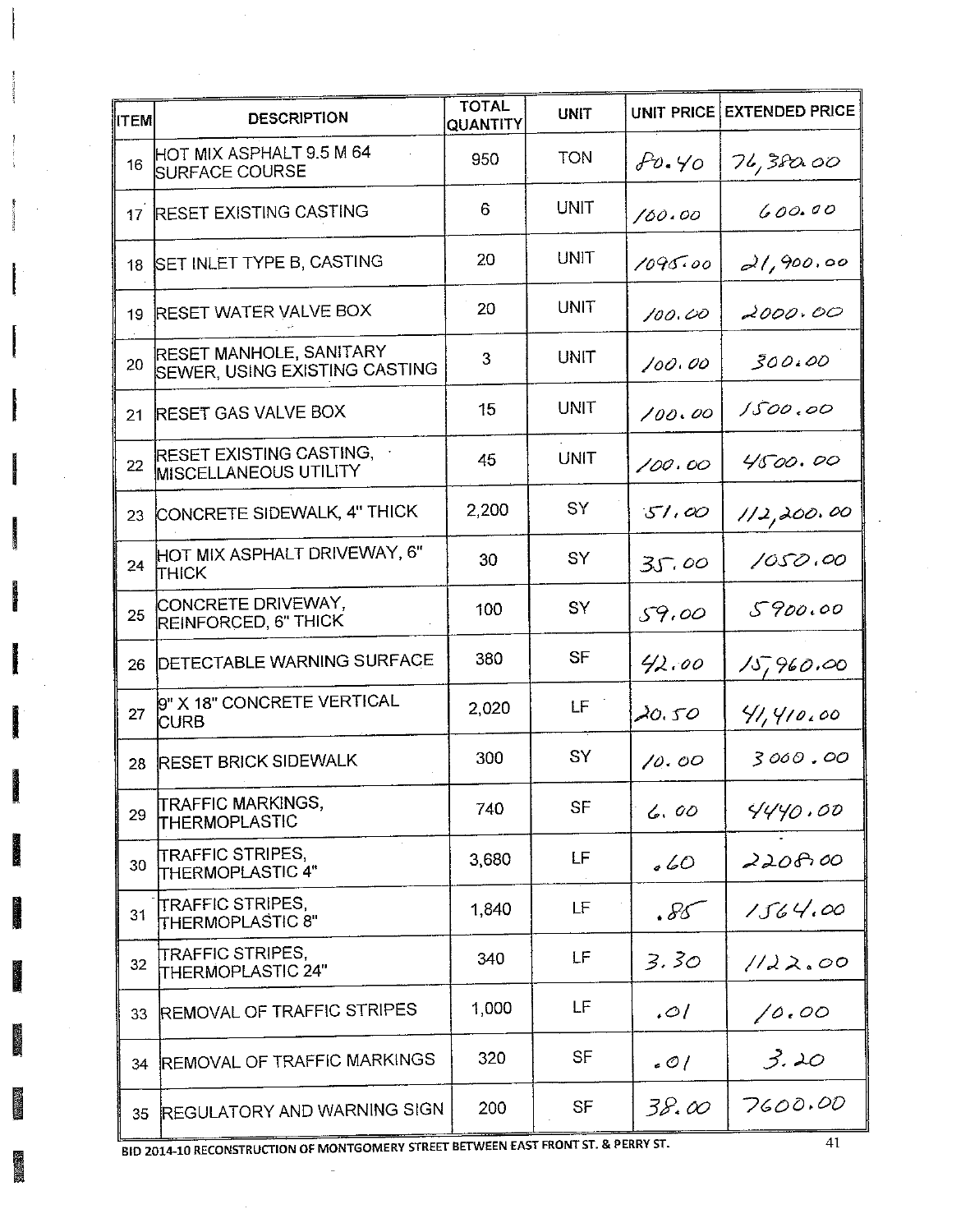| <b>ITEM</b>   | <b>DESCRIPTION</b>                                                                         | <b>TOTAL</b><br>QUANTITY | <b>UNIT</b>                       | UNIT PRICE EXTENDED PRICE               |
|---------------|--------------------------------------------------------------------------------------------|--------------------------|-----------------------------------|-----------------------------------------|
|               |                                                                                            |                          | <b>TOTAL BID PRICE</b>            | 571,263.20                              |
|               | TOTAL BID PRICE (WRITTEN IN WORDS) supty three clollars and twenty cents                   |                          |                                   | Fre hundred cleven thousand two his hel |
|               | (ØRIGINAL SIGNATU                                                                          |                          | <b>AUTHORIZED REPRESENTATIVE)</b> |                                         |
|               | The undersigned is a Corporation, Partnership or Individual under the laws of the State of |                          |                                   |                                         |
|               | NEW JERSEY having its principal office at 400 PROSPECT St. TRENTON, NJ 08618               |                          |                                   |                                         |
|               | RICHARD T. BARRETT PAVING CO INC                                                           |                          |                                   |                                         |
|               | <b>COMPANY</b><br>NYOO PROSPECT PT                                                         |                          |                                   |                                         |
|               | <b>ADDRESS</b>                                                                             |                          |                                   |                                         |
|               | TRENTON, NIJI O8618                                                                        |                          |                                   |                                         |
|               | <b>ADDRESS</b>                                                                             |                          |                                   |                                         |
|               | $22 - 3082409$                                                                             |                          |                                   |                                         |
| $FED.$ ID $#$ |                                                                                            |                          |                                   |                                         |
|               | RICHARD T. BARRETT TR.                                                                     |                          |                                   |                                         |
| <b>NAME</b>   |                                                                                            |                          |                                   |                                         |
|               | $609 - PFL - JJS6$                                                                         |                          |                                   |                                         |
|               | <b>TELEPHONE</b><br>$609 - 396 - 0572$                                                     |                          |                                   |                                         |
| <b>FAX</b>    |                                                                                            |                          |                                   |                                         |
|               | RICHARDTBARRETTPAVINGCO @ VERIZON. NET                                                     |                          |                                   |                                         |
| <b>EMAIL</b>  | $3 - 4 - 14$                                                                               |                          |                                   |                                         |
| <b>DATE</b>   |                                                                                            |                          |                                   |                                         |

建筑

清清

 $42\,$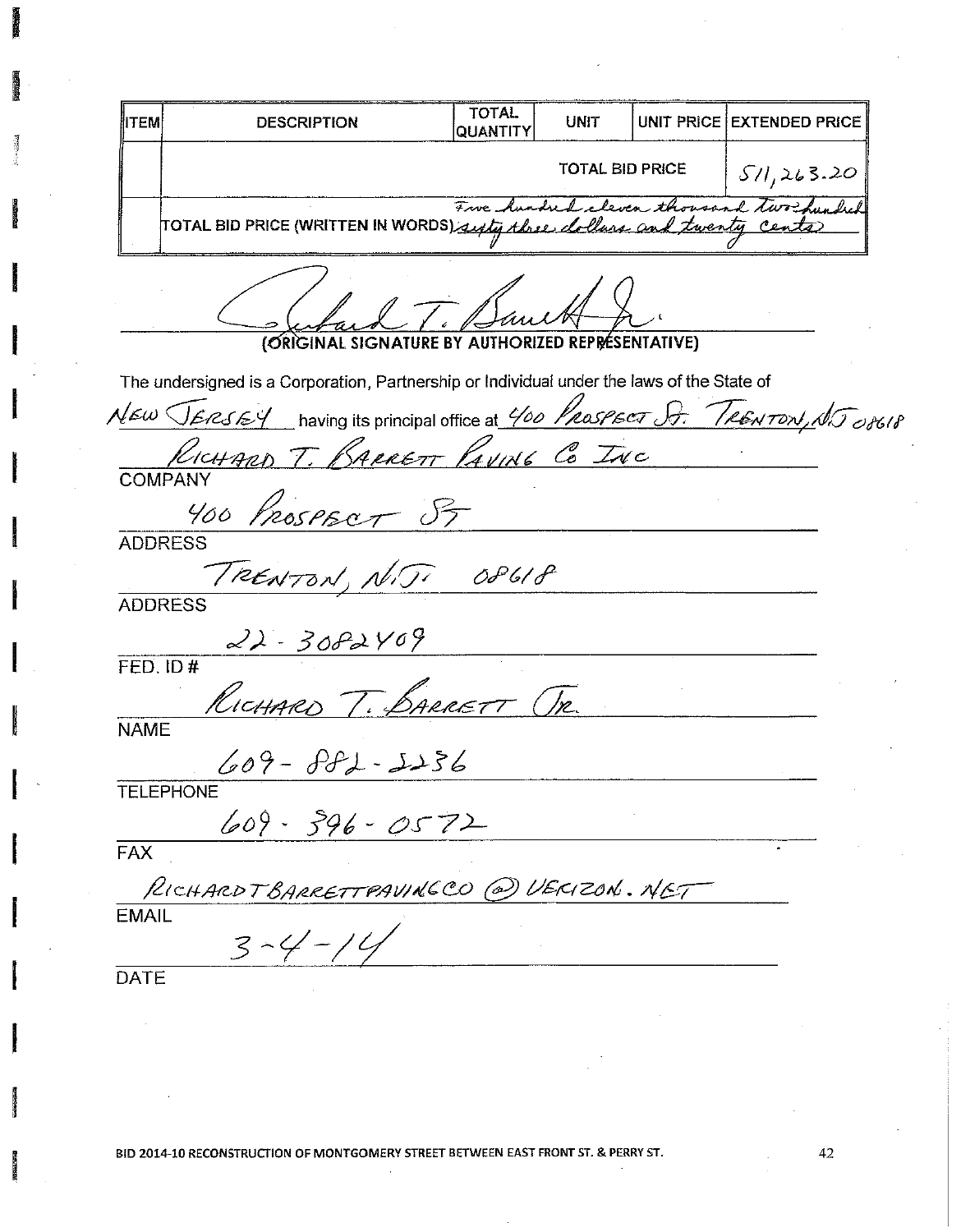The undersigned bidder declares that he/she has read the Notice to Bidders, Instructions to Bidders, Affidavits and Specifications attached, that he/she has determined the conditions affecting the bid agrees, if this proposal is accepted, to furnish and deliver the following:

| <b>IITEM</b>    | <b>DESCRIPTION</b>                                                                | <b>TOTAL</b><br>QUANTITY | <b>UNIT</b>   |                                        | UNIT PRICE EXTENDED PRICE |
|-----------------|-----------------------------------------------------------------------------------|--------------------------|---------------|----------------------------------------|---------------------------|
| $\mathbf 1$     | <b>BREAKAWAY BARRICADE</b>                                                        | 60                       | <b>UNIT</b>   | $.01^{\circ}$                          | .60 <sup>0</sup>          |
|                 | 2 DRUM                                                                            | 100                      | <b>UNIT</b>   | $.01^{\circ}$                          | 1.00                      |
| 3               | <b>TRAFFIC CONE</b>                                                               | 100                      | <b>UNIT</b>   | $\cdot$ 01 <sup>4</sup>                | $\int_{a}^{b} 0^{\circ}$  |
| 4               | <b>CONSTRUCTION SIGNS</b>                                                         | 600                      | SF            | $_6$ OI <sup><math>\phi</math></sup> . | 6.00                      |
| 5.              | FLASHING ARROW BOARD, 2' X 4'                                                     | $\overline{2}$           | <b>UNIT</b>   | $_0O/4$                                | 020                       |
| 6               | TEMPORARY TRAFFIC STRIPES, 4"                                                     | 10,000                   | LF            | 0.04                                   | 100,00                    |
| 7               | <b>TRAFFIC DIRECTOR, FLAGGER</b>                                                  | 200                      | <b>HOUR</b>   | \$57.53                                | \$11,506.00               |
| 8               | <b>FUEL PRICE ADJUSTMENT</b>                                                      |                          | <b>DOLLAR</b> |                                        | \$1,000.00                |
| 9.              | ASPHALT PRICE ADJUSTMENT                                                          |                          | <b>DOLLAR</b> |                                        | \$500.00                  |
| 10              | <b>CLEARING SITE</b>                                                              | 1                        | LS            | [178, 100, 00]                         | 178,100,00                |
| 11              | <b>DENSE-GRADED AGGREGATE</b><br><b>BASE COURSE, VARIABLE</b><br><b>THICKNESS</b> | 100                      | <b>CY</b>     | 75.84                                  | 7,584.00                  |
| 12 <sub>2</sub> | HMA MILLING, 3" OR LESS                                                           | 4,350                    | SY            | 4.45                                   | 19.357.50                 |
| 13              | HOT MIX ASPHALT PAVEMENT<br><b>REPAIR</b>                                         | 3,930                    | SY            | 20.00                                  | 78,600.00                 |
| 14              | POLYMERIZED JOINT ADHESIVE                                                        | 3,500                    | LF            | $\partial l^{\phi}$                    | 35.00                     |
|                 | 15 TACK COAT                                                                      | 650                      | GAL           | .01 <sup>4</sup>                       | 6,50                      |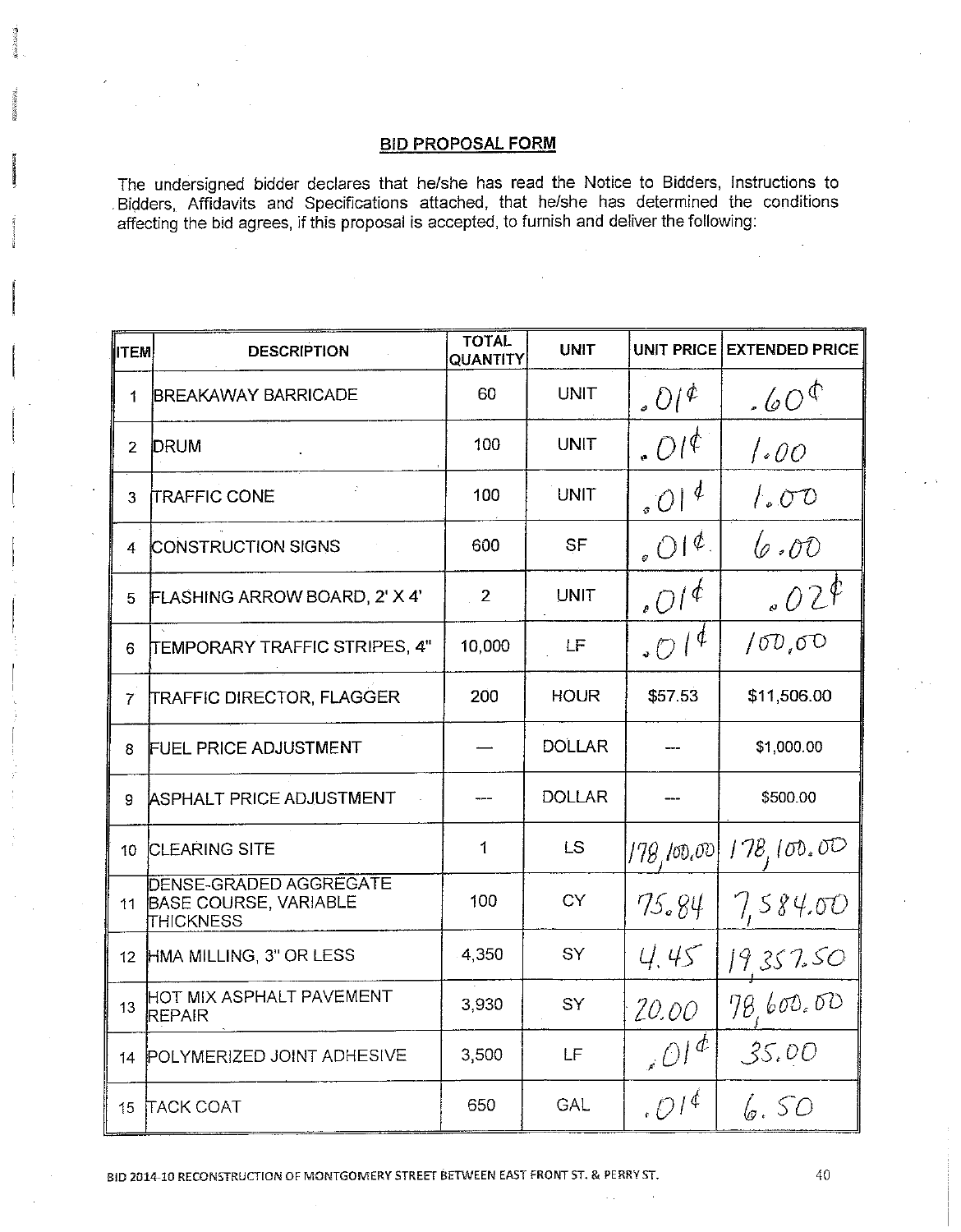| <b>UNIT PRICE EXTENDED PRICE</b> |
|----------------------------------|
| 57000.00                         |
| 1557/2                           |
| 19401.40                         |
| 345.00                           |
| 778.56                           |
| 15 <sup>o</sup>                  |
| 2,250.00                         |
| 110,000.00                       |
| 1517.40                          |
| 6,950.00                         |
| 15.53 5.901.40                   |
| 61,165.60                        |
| 3.00                             |
| 4277.20                          |
| 134.40                           |
| 2134.40                          |
| 1,179,80                         |
| 680.00                           |
| 672.00                           |
| 7,560,00                         |
|                                  |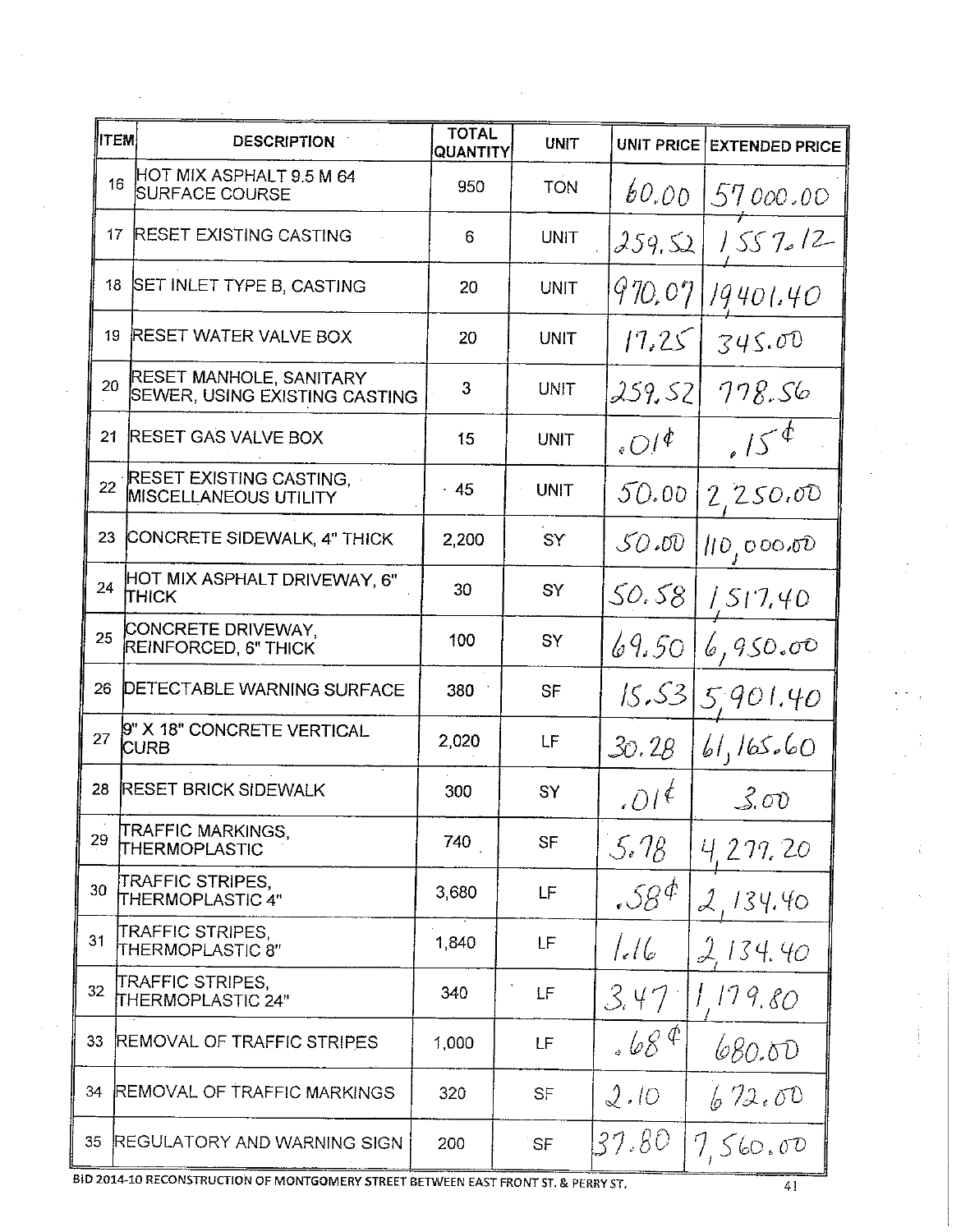| <b>ITEM</b>      | <b>DESCRIPTION</b>                                                                                                                                         | <b>TOTAL</b><br>QUANTITY | <b>UNIT</b>                             |                                               | UNIT PRICE EXTENDED PRICE |                |
|------------------|------------------------------------------------------------------------------------------------------------------------------------------------------------|--------------------------|-----------------------------------------|-----------------------------------------------|---------------------------|----------------|
|                  |                                                                                                                                                            |                          | <b>TOTAL BID PRICE</b>                  |                                               | 582.305.05                |                |
|                  | TOTAL BID PRICE (WRITTEN IN WORDS)                                                                                                                         |                          | Intred                                  | $E_{6}HT$                                     |                           | <i>Mogrand</i> |
|                  |                                                                                                                                                            |                          |                                         | <del>ᡡᡳᢣᡆ</del><br>$\omega$ llars a Fire Cent | TVE                       |                |
|                  | (ORIGHVAL SIGNATURE BY AUTHORIZED REPRESENTATIVE)                                                                                                          |                          |                                         |                                               |                           |                |
|                  | Steve Castela, Vice President<br>The undersigned is a Corporation, Partnership or Individual under the laws of the State of<br>IOP LINE CONSTRUCTION CORP. |                          |                                         |                                               |                           |                |
| 2W               | kise<br>having its principal office at                                                                                                                     |                          | 22 FIFTH STREET<br>SOMERVILLE, NJ 08876 |                                               |                           |                |
| <b>COMPANY</b>   | TOP LINE CONSTRUCTION CORP.<br>22 FIFTH STREET<br>SOMERVILLE, NJ 08876                                                                                     |                          |                                         |                                               |                           |                |
| <b>ADDRESS</b>   |                                                                                                                                                            |                          |                                         |                                               |                           |                |
| <b>ADDRESS</b>   | $223 - 089 - 346$ 000                                                                                                                                      |                          |                                         |                                               |                           |                |
| FED. ID#         | Steve Castela, Vice President                                                                                                                              |                          |                                         |                                               |                           |                |
| <b>NAME</b>      | 908-231-7570                                                                                                                                               |                          |                                         |                                               |                           |                |
| <b>TELEPHONE</b> | 908-231-7402                                                                                                                                               |                          |                                         |                                               |                           |                |
| <b>FAX</b>       | Scartela etoplineconstruction. Com                                                                                                                         |                          |                                         |                                               |                           |                |
| <b>EMAIL</b>     | 342014                                                                                                                                                     |                          |                                         |                                               |                           |                |
| <b>DATE</b>      |                                                                                                                                                            |                          |                                         |                                               |                           |                |
|                  |                                                                                                                                                            |                          |                                         |                                               |                           |                |

ķ

Anti Vite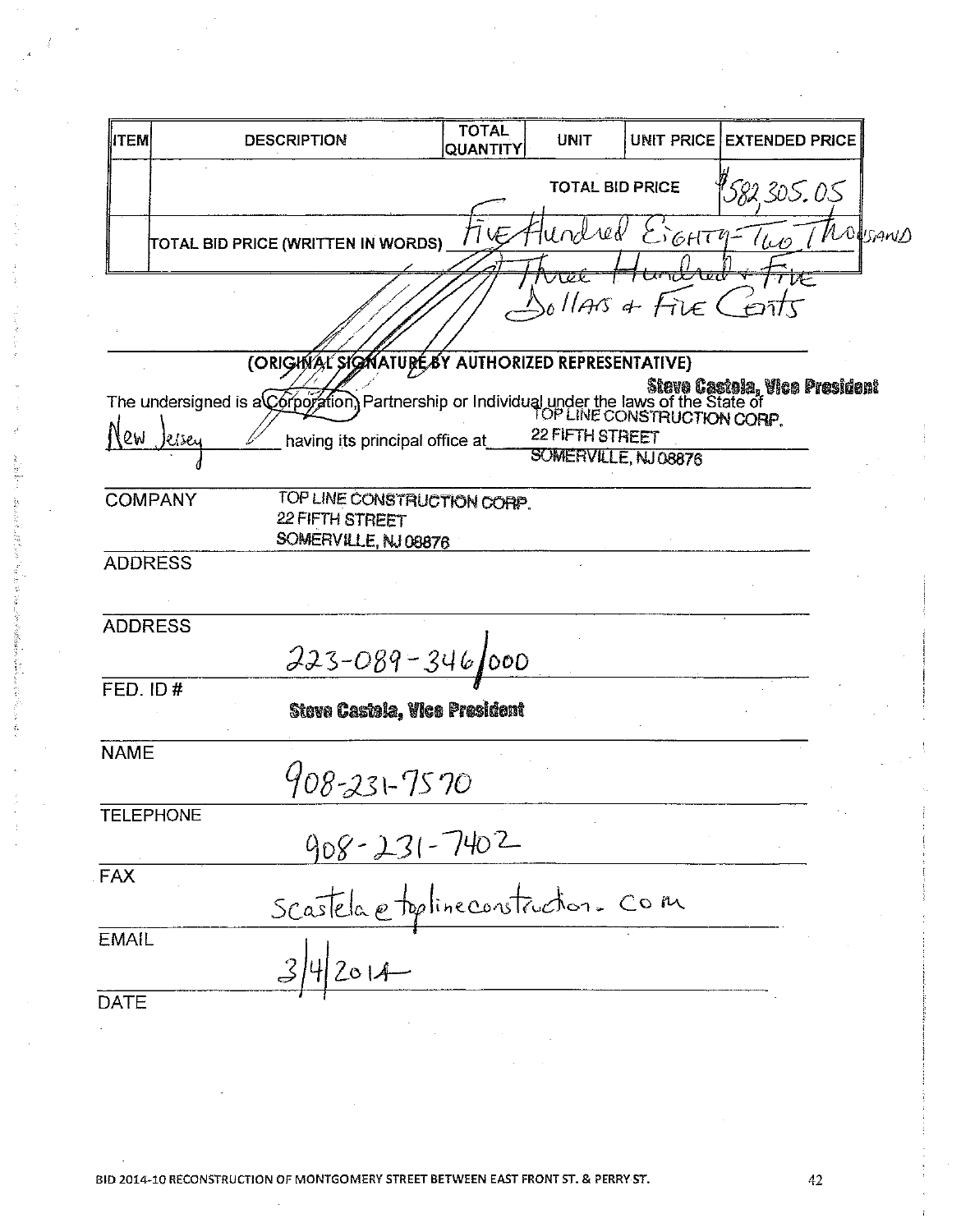The undersigned bidder declares that he/she has read the Notice to Bidders, Instructions to Bidders, Affidavits and Specifications attached, that he/she has determined the conditions affecting the bid agrees, if this propo

| ITEM            | <b>DESCRIPTION</b>                                                                | <b>TOTAL</b><br>QUANTITY | <b>UNIT</b>   |              | UNIT PRICE EXTENDED PRICE |
|-----------------|-----------------------------------------------------------------------------------|--------------------------|---------------|--------------|---------------------------|
| 1               | <b>BREAKAWAY BARRICADE</b>                                                        | 60                       | <b>UNIT</b>   | \$113.85     | \$6,831.00                |
| $\overline{2}$  | DRUM                                                                              | 100                      | UNIT          | \$65.20      | \$6,520.00                |
| 3               | <b>TRAFFIC CONE</b>                                                               | 100                      | <b>UNIT</b>   | \$17.85      | \$1,785.00                |
| 4               | CONSTRUCTION SIGNS                                                                | 600                      | SF            | \$42.60      | \$25,560.00               |
| 5               | FLASHING ARROW BOARD, 2' X 4'                                                     | $\overline{2}$           | <b>UNIT</b>   | \$2,281.75   | \$4,563.50                |
| 6               | TEMPORARY TRAFFIC STRIPES, 4"                                                     | 10,000                   | LF            | \$0.75       | \$7,500.00                |
| 7               | <b>TRAFFIC DIRECTOR, FLAGGER</b>                                                  | 200                      | <b>HOUR</b>   | \$57.53      | \$11,506.00               |
| 8               | <b>FUEL PRICE ADJUSTMENT</b>                                                      |                          | <b>DOLLAR</b> |              | \$1,000.00                |
| 9               | <b>ASPHALT PRICE ADJUSTMENT</b>                                                   |                          | <b>DOLLAR</b> |              | \$500.00                  |
| 10 <sub>1</sub> | <b>CLEARING SITE</b>                                                              | 1                        | LS            | \$276,085.10 | $\hat{I}$<br>\$276,085.10 |
| 11              | <b>DENSE-GRADED AGGREGATE</b><br><b>BASE COURSE, VARIABLE</b><br><b>THICKNESS</b> | 100                      | CY            | \$302.20     | \$30,220.00               |
| 12 <sub>2</sub> | HMA MILLING, 3" OR LESS                                                           | 4,350                    | SY            | \$9.70       | \$42,195.00               |
| 13              | HOT MIX ASPHALT PAVEMENT<br><b>REPAIR</b>                                         | 3,930                    | SÝ            | \$106.70     | \$419,331.00              |
| 14              | POLYMERIZED JOINT ADHESIVE                                                        | 3,500                    | LF            | \$1.15       | \$4,025.00                |
| 15              | <b>TACK COAT</b>                                                                  | 650                      | GAL           | \$5.95       | \$3,867.50                |

BID 2014-10 RECONSTRUCTION OF MONTGOMERY STREET BETWEEN EAST FRONT ST. & PERRY ST.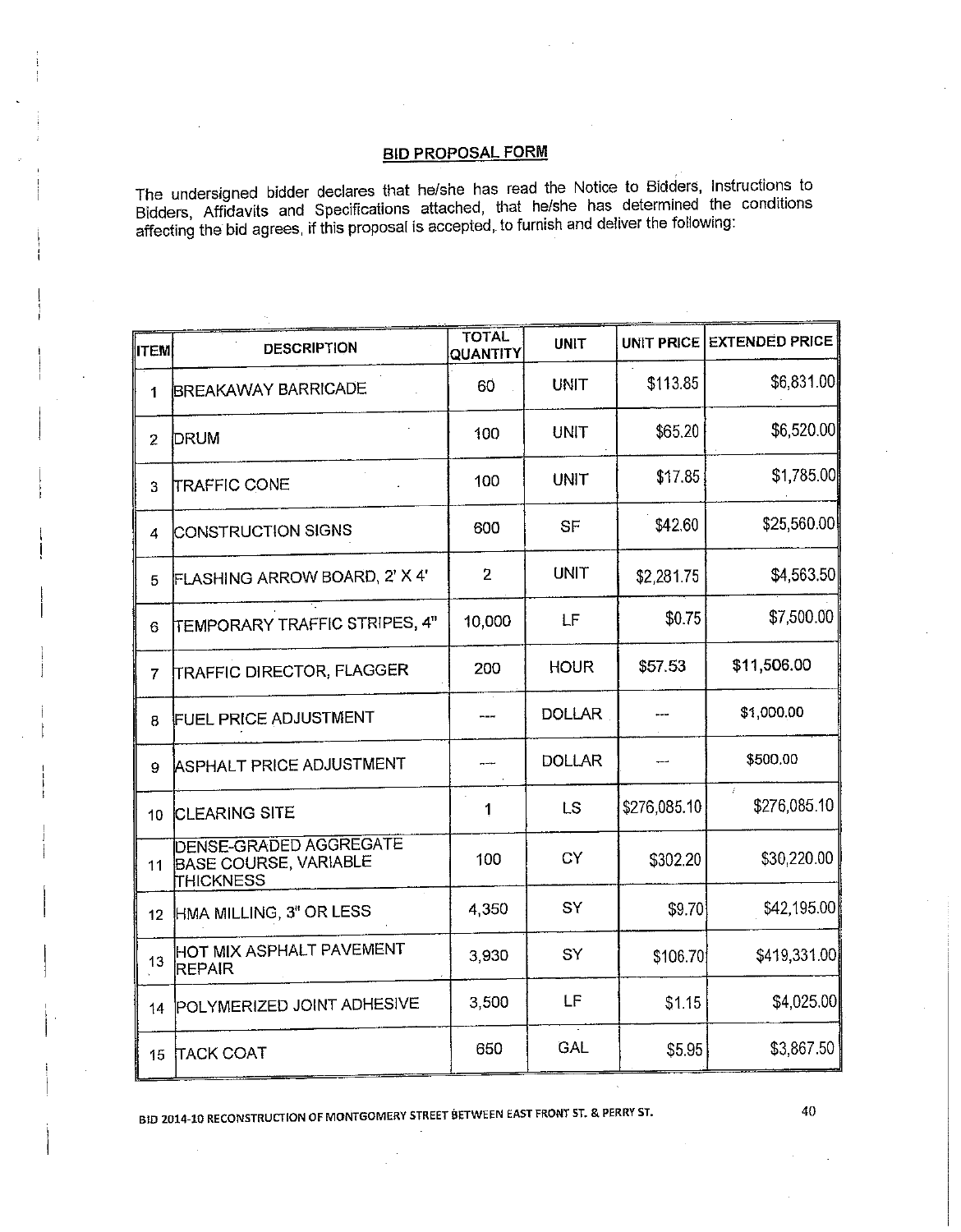| ∥rtem | <b>DESCRIPTION</b>                                              | <b>TOTAL</b><br>QUANTITY | <b>UNIT</b> |            | UNIT PRICE EXTENDED PRICE |
|-------|-----------------------------------------------------------------|--------------------------|-------------|------------|---------------------------|
| 16    | HOT MIX ASPHALT 9.5 M 64<br><b>SURFACE COURSE</b>               | 950                      | <b>TON</b>  | \$128.25   | \$121,837.50              |
| 17    | <b>RESET EXISTING CASTING</b>                                   | 6                        | UNIT        | \$1,928.95 | \$11,573.70               |
| 18    | SET INLET TYPE B, CASTING                                       | 20                       | UNIT        | \$2,452.50 | \$49,050.00               |
| 19    | <b>RESET WATER VALVE BOX</b>                                    | 20                       | <b>UNIT</b> | \$618.90   | \$12,378.00               |
| 20    | RESET MANHOLE, SANITARY<br><b>SEWER, USING EXISTING CASTING</b> | 3                        | UNIT        | \$1,683.50 | \$5,050.50                |
| 21    | <b>RESET GAS VALVE BOX</b>                                      | 15                       | UNIT        | \$704.75   | \$10,571.25               |
| 22    | <b>RESET EXISTING CASTING,</b><br><b>MISCELLANEOUS UTILITY</b>  | 45                       | UNIT        | \$1,022.80 | \$46,026.00               |
| 23    | CONCRETE SIDEWALK, 4" THICK                                     | 2,200                    | SY          | \$77.30    | \$170,060.00              |
| 24    | HOT MIX ASPHALT DRIVEWAY, 6"<br><b>Ітніск</b>                   | 30                       | SY          | \$366.35   | \$10,990.50               |
| 25    | CONCRETE DRIVEWAY,<br>REINFORCED, 6" THICK                      | 100                      | SY          | \$86.35    | \$8,635.00                |
| 26    | <b>DETECTABLE WARNING SURFACE</b>                               | 380                      | <b>SF</b>   | \$30.25    | \$11,495.00]              |
| 27    | 9" X 18" CONCRETE VERTICAL<br><b>CURB</b>                       | 2,020                    | LF          | \$28.10]   | \$56,762.00               |
| 28    | <b>RESET BRICK SIDEWALK</b>                                     | 300                      | SY          | \$105.80   | \$31,740.00               |
| 29    | TRAFFIC MARKINGS,<br>THERMOPLASTIC                              | 740                      | SF          | \$7.45]    | \$5,513.00                |
| 30    | TRAFFIC STRIPES,<br><b>THERMOPLASTIC 4"</b>                     | 3,680                    | LF          | \$1.20     | \$4,416.00                |
| 31    | ITRAFFIC STRIPES,<br>THERMOPLASTIC 8"                           | 1,840                    | LF          | \$2.00     | \$3,680.00                |
| 32    | TRAFFIC STRIPES,<br>THERMOPLASTIC 24"                           | 340                      | LF          | \$5.75     | \$1,955.00                |
| 33    | <b>REMOVAL OF TRAFFIC STRIPES</b>                               | 1,000                    | LF          | \$2.20     | \$2,200.00]               |
| 34    | <b>REMOVAL OF TRAFFIC MARKINGS</b>                              | 320                      | SF          | \$4.95     | \$1,584.00                |
| 35    | <b>REGULATORY AND WARNING SIGN</b>                              | 200                      | <b>SF</b>   | \$43.70    | \$8,740.00                |

 $41\,$